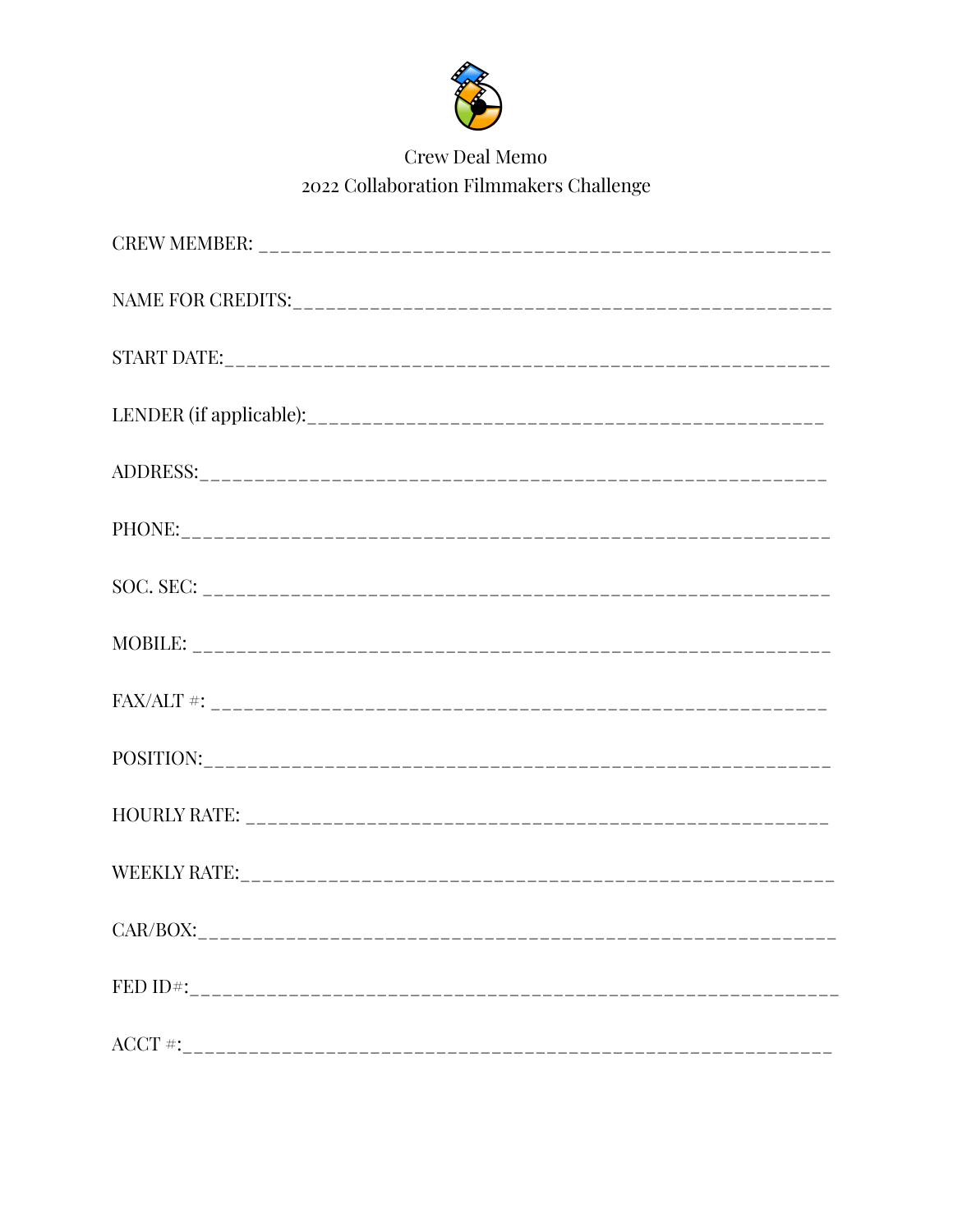

## IN CASE OF EMERGENCY, NOTIFY:

| Name:                 | Relationship: |
|-----------------------|---------------|
|                       |               |
|                       |               |
| <b>Phone Numbers:</b> |               |

| ----------------- |
|-------------------|
| ADDITIONAL        |
| TERMS/PROVISION:  |

## BOX AND EQUIPMENT IS SOLE RESPONSIBILITY OF CREW MEMBER. PRODUCER ASSUMES NO RESPONSIBILITY FOR SAME

1. RATE: Engagement hereunder is at an "at will" nature and is subject to termination without notice by either party. Producer shall have the right to deduct from Crew Member's check any and all outstanding unapproved incidentals incurred by Crew Member in connection with Crew Member's services herein. Withholding taxes may be applied to all amounts paid for per diem, mileage, box or kit rentals or for any non-accountable expense reimbursements in excess of IRS guidelines.

2. EXCLUSIVITY: Crew Member's services shall be rendered to Producer on an exclusive basis while Crew Member is employed by Producer pursuant to this agreement. Crew Member shall be subject to the direction and control of Producer. Crew Member shall comply with all rules and regulations of Producer, including, without limitation, those set forth herein.

3. PURCHASES/RENTALS/EXPENSES: Purchases, rentals and expenses shall not be reimbursed without the prior written approval of Line Producer and/or UPM. Purchases and rentals must be made by purchase orders, unless otherwise authorized in writing in advance by Line Producer and/or UPM. Cellular phone usage will not be reimbursed without prior written approval by the Line Producer and/or UPM; no rental or access charges will be paid. Petty cash expenses not accompanied by receipts will not be reimbursed. Personal items rented to Producer shall be permitted only upon prior written approval of the UPM and must be insured by Crew Member at Crew Member's sole cost and expense.

4. BOX RENTALS: In accordance with IRS guidelines, allowance, box and/or kit rental fees shall be reported as income if/as required by the IRS. Crew Member will be required to provide an inventory list of all such box or kit rental items, if any. Box and/or kit rentals will be prorated for any partial week worked.

5. AUTO: Automobiles and equipment owned or rented by Crew Member which is utilized in connection with Crew Member's services hereunder must be insured by Crew Member. Producer assumes no responsibilities for loss or damage. There shall be no reimbursement in connection with the use of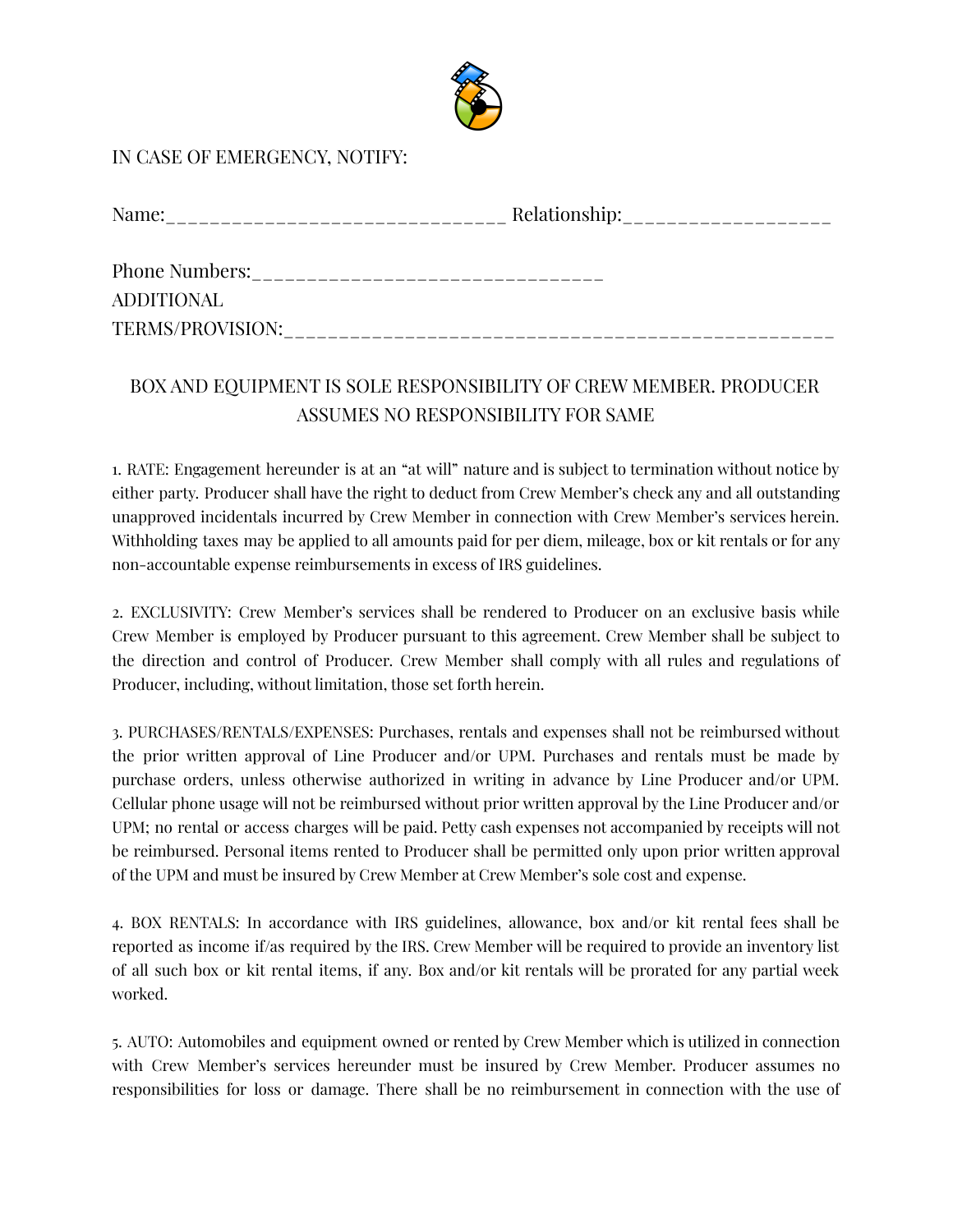

personal vehicles without prior written approval from Producer. Drivers of production vehicles are expected to take reasonable care of the vehicle they are responsible for, and may be asked to sign a waiver of Producer responsibility for any damages incurred through negligence of driver. Use of production vehicles for nonproduction related purposes is strictly prohibited. In the event that a production vehicle is damaged in connection with non-production related purposes, Crew Member will be solely responsible for any such damages, including the payment of any insurance deductible costs in connection therewith. Crew Member is not to drive to a distant location without prior written approval from Producer, in which case proof of insurance with copy of valid driver's license must be on file in the Production Office. Any unauthorized travel to distant locations is at Crew Member's risk and liability. All traffic and/or parking tickets incurred during Crew Member's use of a vehicle shall be the sole responsibility of the Crew Member. Producer shall be permitted to deduct the cost of any unpaid traffic and/or parking tickets from Crew Member's wages herein.

6. HOTEL/APARTMENT INCIDENTALS: In the event Crew Member is housed in a hotel and/ or apartment by Producer in connection with Crew Member's services herein, Producer shall only be responsible for the room and taxes in connection therewith. Crew Member shall be solely responsible for any and all hotel and/or apartment incidentals, and/or any damage caused by Crew Member.

7. GUESTS TO THE SET/PHOTO/PUBLICITY: Crew Member shall not be permitted to bring any guest(s) to the set without the prior written approval of the Line Producer and/or UPM. No personal photography is permitted on or around the set.

8. DRUGS/ALCOHOL: The consumption of alcoholic beverages by Crew Member during working hours, and the use of non-prescribed controlled substance, is prohibited and cause for immediate dismissal.

9. RECOVERABLE ITEMS: Crew Member shall be responsible for returning in a timely manner to Producer on or before completion of the Picture, all materials, equipment, and other items owned or rented by, or otherwise in the possession of Producer, its agents, assigns or licensees or purchased with Producer's funds ("Recoverables"). Crew Member shall be responsible for all Recoverables purchased, if any, and must be reconciled with accounting during wrap-up of the Picture. All Recoverables will be collected upon completion of Crew Member's services in connection with the Picture. Crew Member acknowledges and agrees that work originating or created in connection with the production of the Picture, including, without limitation, correspondence and documents, shall be the exclusive property of Producer and any disclosure or use thereof by Crew Member shall be deemed a material breach hereof. Recoverables shall include, without limitation, props, wardrobe, equipment, tools, materials, supplies and film stock.

10. NAME/VOICE/LIKENESS/BIO: Lender and/or Crew Member irrevocably grant Producer and its successors and assigns the right to use Crew Member's name, voice, likeness and biography in connection with the exploitation and promotion of the Picture in any manner and any medium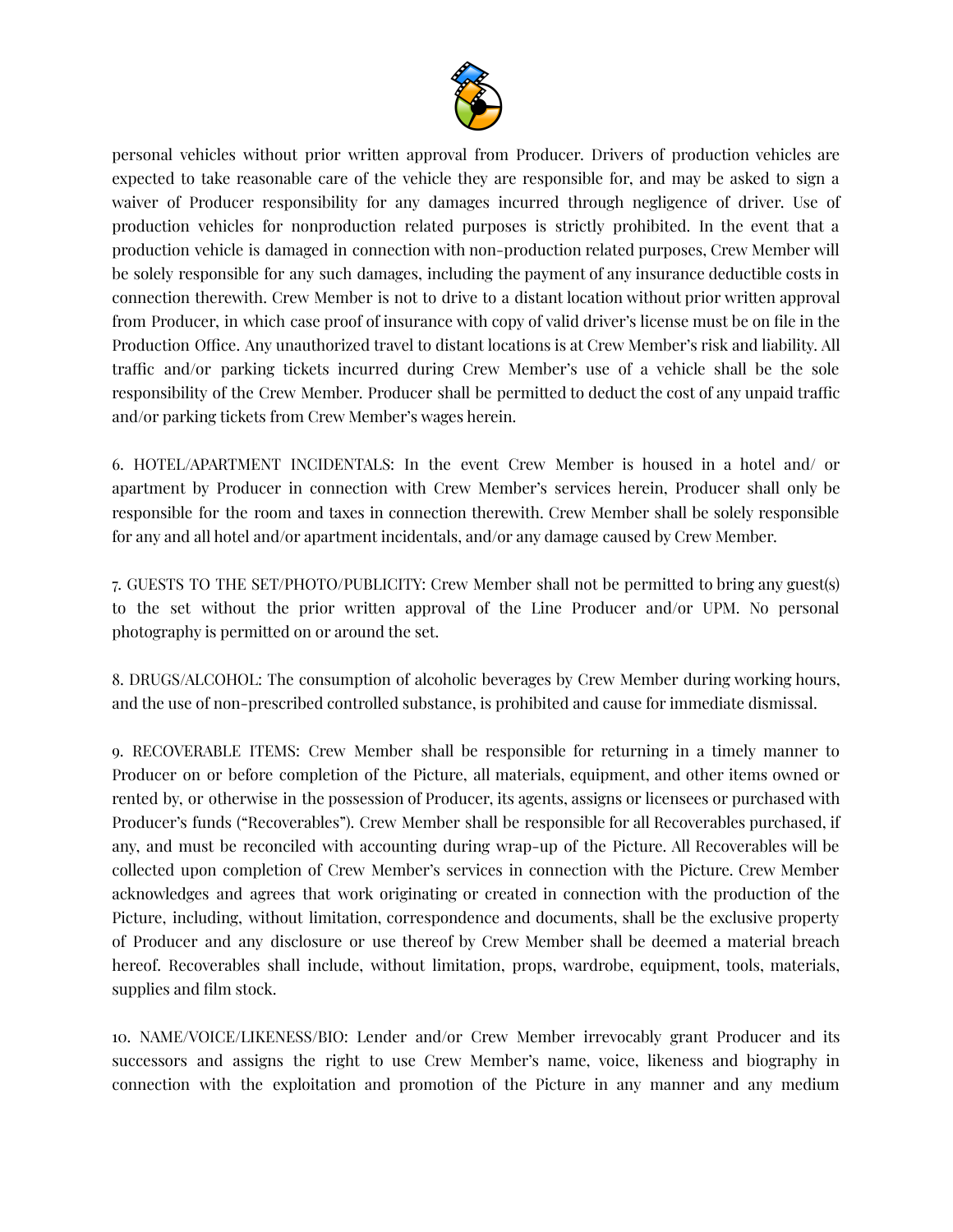

whatsoever (including, but not limited to, "behind-the-scenes" or "making of" films), in perpetuity and throughout the universe, without further compensation.

11. PRODUCT PLACEMENT: Product tie-ins or product placement are not to be made without prior written permission from Producer.

12. OWNERSHIP: All of the results and product of Crew Member's services are being specially ordered by Producer for use as part of a motion picture or audio-visual work and are a "work- made-for-hire" and Producer is the sole author and owner of all rights therein forever and for all purpose throughout the universe, including the right to make any changes. To the extent that Producer is not deemed the author and owner of all such results and product Lender and Crew Member hereby irrevocably assign, in perpetuity and throughout the universe of same to Producer. Lender and Crew Member hereby waive all moral rights.

13. NO AUTHORITY. Crew Member acknowledges and agrees that Crew Member has no right or authority to and shall not employ any person to serve in any capacity, nor contract for the purchase or rental of any article or material, nor make any commitment or agreement whereby Production Company shall be required to pay any monies or other consideration or which shall otherwise obligate Production Company, without Production Company's express prior written consent.

14. DAMAGES; EXCLUSIVE REMEDY: In the event of a breach by Producer, Lender and Crew Member's sole remedy shall be an action at law for damages. In no event shall Lender or Crew Member be entitled to equitable or injunctive relief, and in no event shall Lender and/or Crew Member be entitled to rescind this agreement or enjoin or restrain the development, production, distribution or exploitation of the Picture.

15.CREDIT: Screen credit shall be at the sole discretion of the Producer, unless subject to applicable collective bargaining agreement. If credit is granted, it shall be as set forth herein above.

16.CONFIDENTIALITY: Lender and Crew Member agree not to disclose any creative and/or material information whatsoever about this agreement or the Picture (including, but not limited to, details of conversations or events that transpire duration of my engagement in connection with the Picture) without Producer's prior written approval in each instance. Lender and Crew Member shall not issue nor permit others to issue information or statements (written or otherwise) concerning the Picture or any person or entity connected therewith. Lender and Crew Member agree that neither Lender nor Crew Member shall sell any rights or stories to any third party to the extent that they relate to or include any information concerning the Picture, and further agree not to participate in any manner in the preparation, production or drafting of any materials produced by third parties that relate to the Picture including, without limitation, books, magazine articles, newspaper articles, television shows, Internet websites and any other form of media, without the express prior written consent of Producer.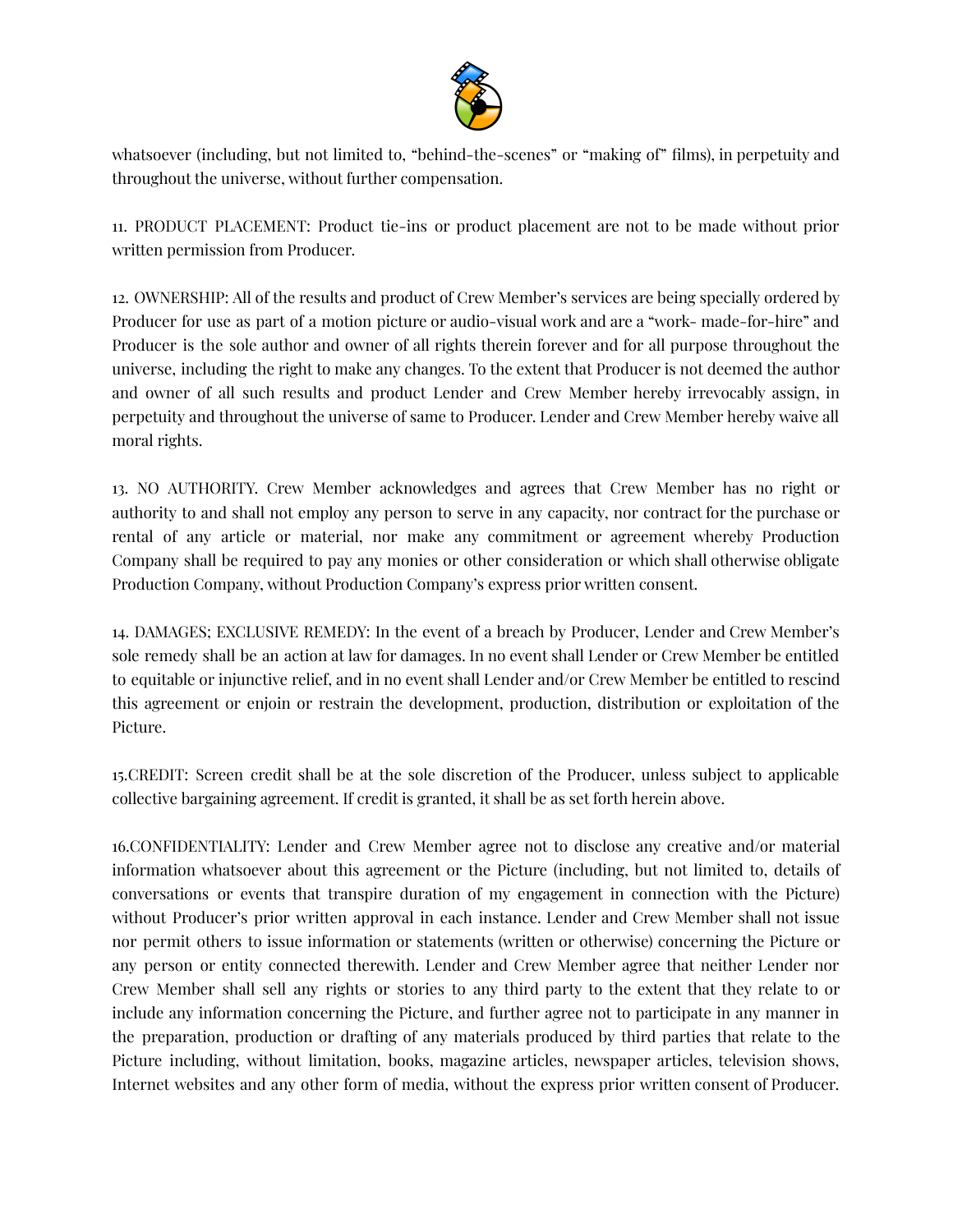

Lender and/or Crew Member shall not make or authorize any photography, advertising or publicity in connection with the Picture without Producer's prior written consent.

17. NO OBLIGATION: Nothing herein shall be deemed to obligate Producer to use Crew Member's services, or the results of such services, in the Picture, or to produce, release or distribute the Picture or to continue the release and distribution of the Picture or to otherwise exploit any rights granted to Producer hereunder. Producer shall have fully discharged Producer's obligations hereunder by payment of the minimum compensation required hereunder.

18. ENTIRE AGREEMENT: This Agreement contains the entire understanding of the parties hereto relating to the subject matter herein contained, and all prior agreements between the parties have been, by this reference, merged herein. No representation or warranties have been made other than those expressly provided for herein. This agreement may not be altered, modified, changed, rescinded or terminated in any way except by an instrument in writing signed by the parties hereto. This agreement shall be governed by and construed in accordance with California law as if this agreement were executed and performed fully in California, regardless of where execution and performance hereunder may actually occur, and the courts located in Los Angeles, CA shall have exclusive jurisdiction of all cases and controversies.

19. RESOLUTION OF DISPUTES BY BINDING ARBITRATION: Producer and Crew Member shall submit all questions, disputes, controversies or claims between them to binding arbitration under the California Arbitration Act, California Code of Civil Procedure §1280 et seq. The arbitration shall be administered by JAMS in accordance with its rules and procedures. The arbitration shall take place in Los Angeles County before a single neutral arbitrator from the panel of JAMS. The opinion and award will decide all issues submitted and shall be final and binding to the fullest extent permitted by law and will be enforceable by any court having jurisdiction. It is understood and agreed that each of the parties shall bear its, his or her own attorneys' fees, expert fees, consulting fees, and other litigation costs (if any) ordinarily associated with legal proceedings taking place in a judicial forum, unless the arbitrator orders otherwise. The arbitrator shall be permitted to award those remedies, including, without limitation, attorney's fees, in law or equity, which are requested by the parties and which the arbitrator determines to be supported by credible and relevant evidence presented. The party who prevails in any arbitration may seek to have the arbitrator's award confirmed as a judgment of the Los Angeles Superior Court and/or the United States District Court located in Los Angeles, California.

20. EQUAL EMPLOYMENT OPPORTUNITY: In order to ensure equal employment opportunity for every crew member, all decisions relating to the employment and personnel will be made without regard to race, religion, sex, sexual orientation, age, national origin, citizenship status, veteran status, or disability (collectively, "Personal Attributes"). Producer is firmly committed to a policy and practice of non-discrimination in all areas of employment, and will comply with all applicable federal, state, and local statutes pertaining to employment. Harassment, which includes harassment on the basis of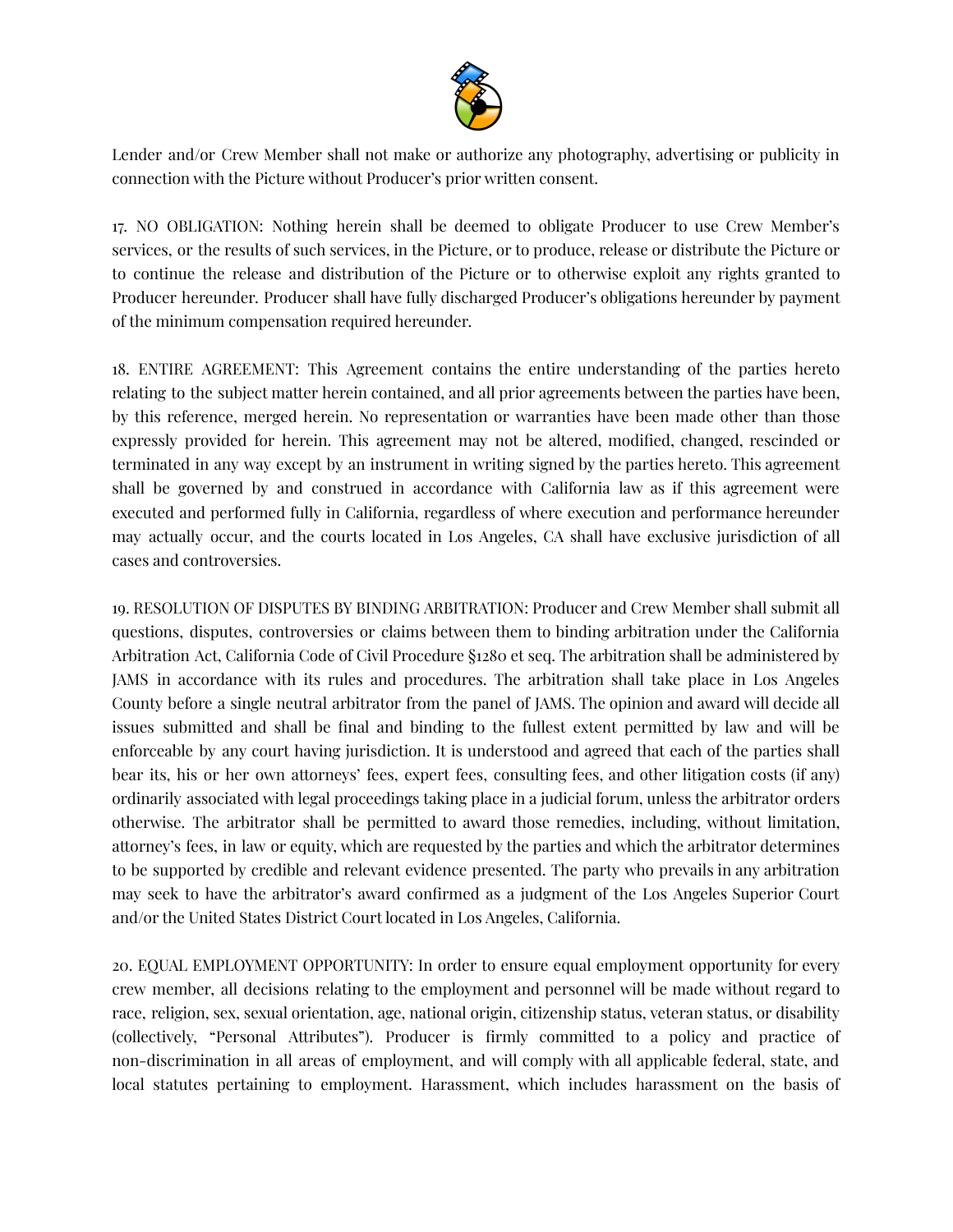

Personal Attributes, against crew members in any form will not be tolerated and shall be cause for immediate dismissal.

21. ASSIGNMENT: Producer may assign, transfer, license, delegate and/or grant all or any part of its rights, privileges and property hereunder to any person or entity. This Agreement shall be binding upon and shall inure to the benefit of the parties hereto and their respective heirs, executors, administrators, successors and assigns. Crew Members may not assign this Agreement or any of Crew Member's rights or obligations.

22. HIATUS: Producer may determine, in its sole discretion, to have a hiatus during a holiday period. Any such hiatus period shall be unpaid. It is specifically agreed that this is not a "Pay or Play" deal or run of the show contract. Producer reserves the right to terminate Crew Member at any time subject only to the obligation to pay the balance of any compensation earned by Crew Member but unpaid by Producer as of the date of termination.

## AGREED TO BY CREW MEMBER: